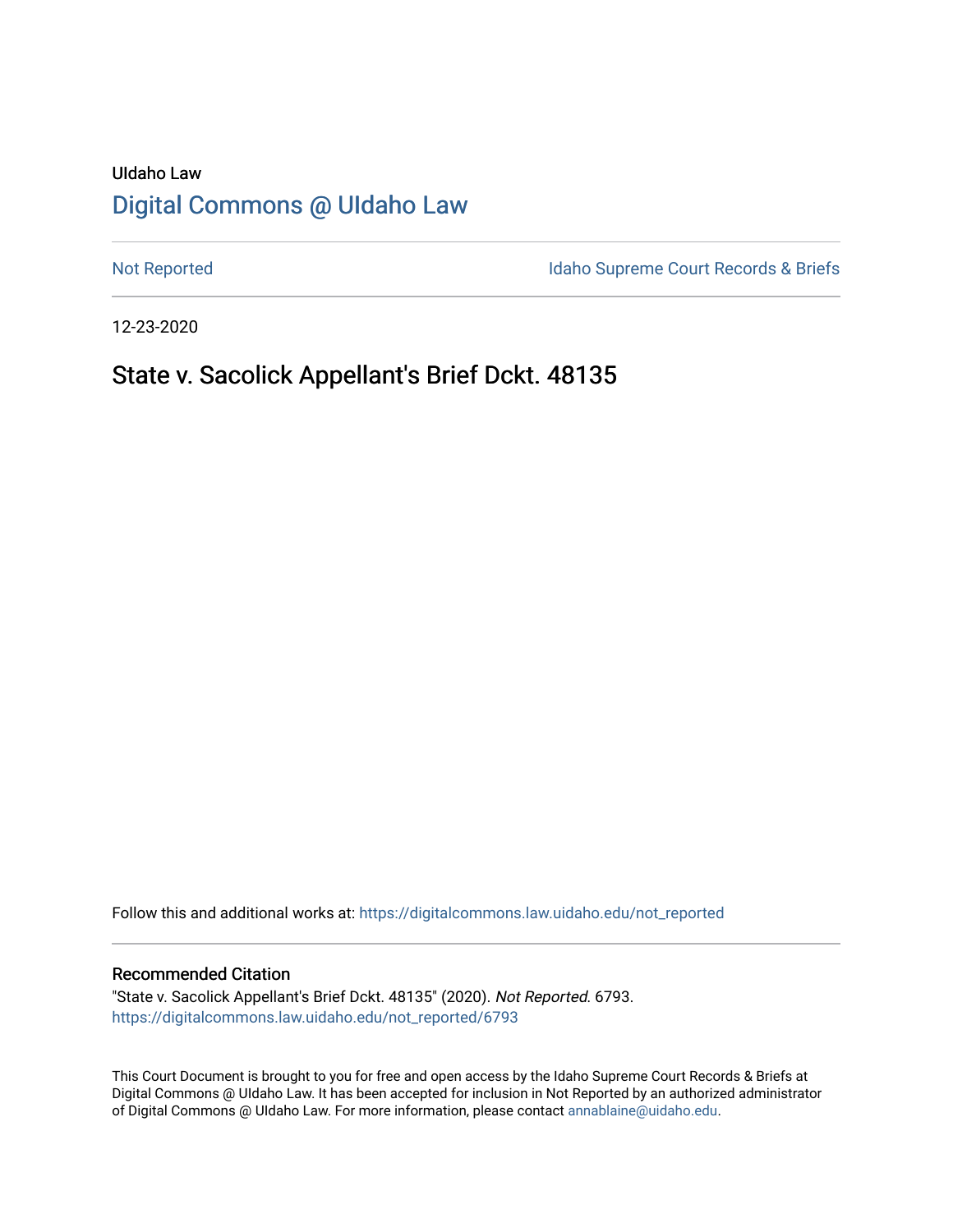Electronically Filed 12/23/2020 12:24 PM Idaho Supreme Court Melanie Gagnepain, Clerk of the Court By: Brad Thies, Deputy Clerk

ERIC D. FREDERICKSEN State Appellate Public Defender I.S.B. #6555

SALLY J. COOLEY Deputy State Appellate Public Defender I.S.B. #7353 322 E. Front Street, Suite 570 Boise, Idaho 83702 Phone: (208) 334-2712 Fax: (208) 334-2985 E-mail: documents@sapd.state.id. us

### IN THE SUPREME COURT OF THE STATE OF IDAHO

| STATE OF IDAHO,        |                              |
|------------------------|------------------------------|
| Plaintiff-Respondent,  | NO. 48135-2020               |
|                        | ADA COUNTY NO. CR01-19-27758 |
| v.                     |                              |
| CHARLES LYNN SACOLICK, | <b>APPELLANT'S BRIEF</b>     |
| Defendant-Appellant.   |                              |

### STATEMENT OF THE CASE

#### Nature of the Case

Pursuant to a plea agreement, Charles Sacolick pied guilty to one count of possession of methamphetamine. He received a unified sentence of five years, with one and one-half years fixed.

On appeal, Mr. Sacolick contends that this sentence represents an abuse of the district court's discretion, as it is excessive given any view of the facts. He further contends that the district court abused its discretion in failing to reduce his sentence in light of the additional information submitted in conjunction with his Idaho Criminal Rule 35 *(hereinafter,* Rule 35) motion.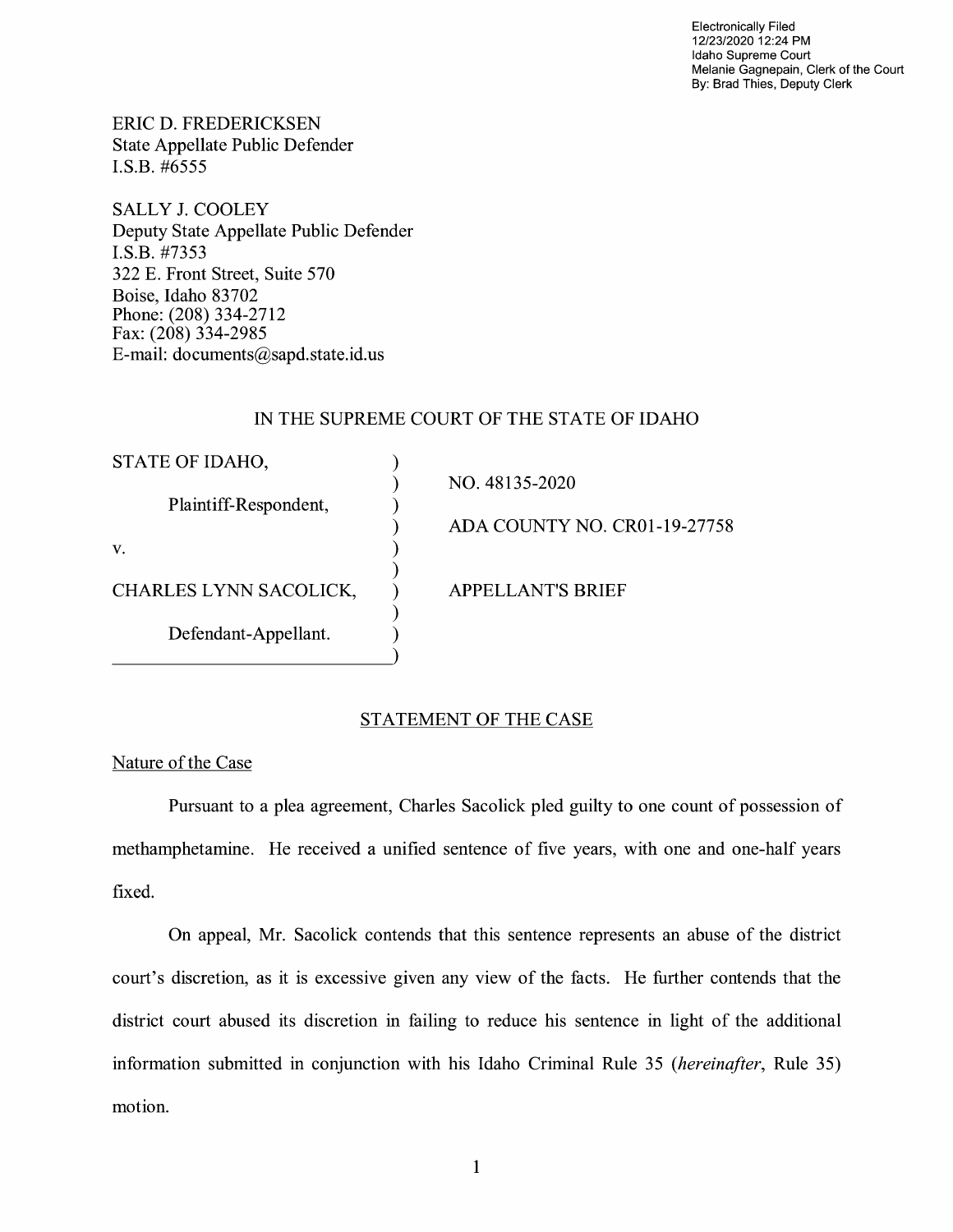#### Statement of the Facts & Course of Proceedings

On July 8, 2019, federal probation officers discovered methamphetamine and drug paraphernalia in the house Charles Sacolick occupied with a roommate. (Presentence Investigation Report *(hereinafter, PSI)*,<sup>1</sup> p.3.) Mr. Sacolick calmly cooperated with the officers and answered all of their questions. (PSI, pp.3, 46-47.) He told the officers that he was giving his roommate methamphetamine. (PSI, pp.3, 45.) The weight of the methamphetamine found on Mr. Sacolick's roommate's bed was less than 0.1 grams. (PSI, pp.45-46, 50.)

Based on these facts, Mr. Sacolick was charged by Information with one count of delivery of a controlled substance. (R., pp.25-29.) Pursuant to a plea agreement, Mr. Sacolick pled guilty to an amended information charging him with possession of methamphetamine. (Tr., p.16, Ls.18-21; R., pp.39-53.) In exchange, the State agreed not to file a persistent violator sentencing enhancement and to recommend a sentence of five years, with one and one-half years fixed. (Tr., p.7, Ls.I-IO; R., p.52.)

At the sentencing hearing, the State asked the district court to sentence Mr. Sacolick to a unified sentence of five years, with one and one-half years fixed. (Tr., p.28, Ls.5-9.) Mr. Sacolick's counsel asked the district court to sentence him to three years, with one year fixed. (Tr., p.29, Ls.8-12.) Mr. Sacolick was sentenced to five years, with one and one-half years fixed. (Tr., p.35, Ls.3-10; R., pp.60-63.)

Mr. Sacolick then filed a timely Rule 35 motion asking the district court to reconsider the sentence. **(R.,** pp.67-69.) The State filed an objection to Mr. Sacolick's Rule 35 motion for leniency, claiming that the sentence imposed was appropriate. (R., pp.70-72.) The district court

<sup>&</sup>lt;sup>1</sup> Appellant's use of the designation "PSI" includes the packet of documents grouped with the electronic copy of the PSI, and the page numbers cited shall refer to the corresponding page of the electronic file.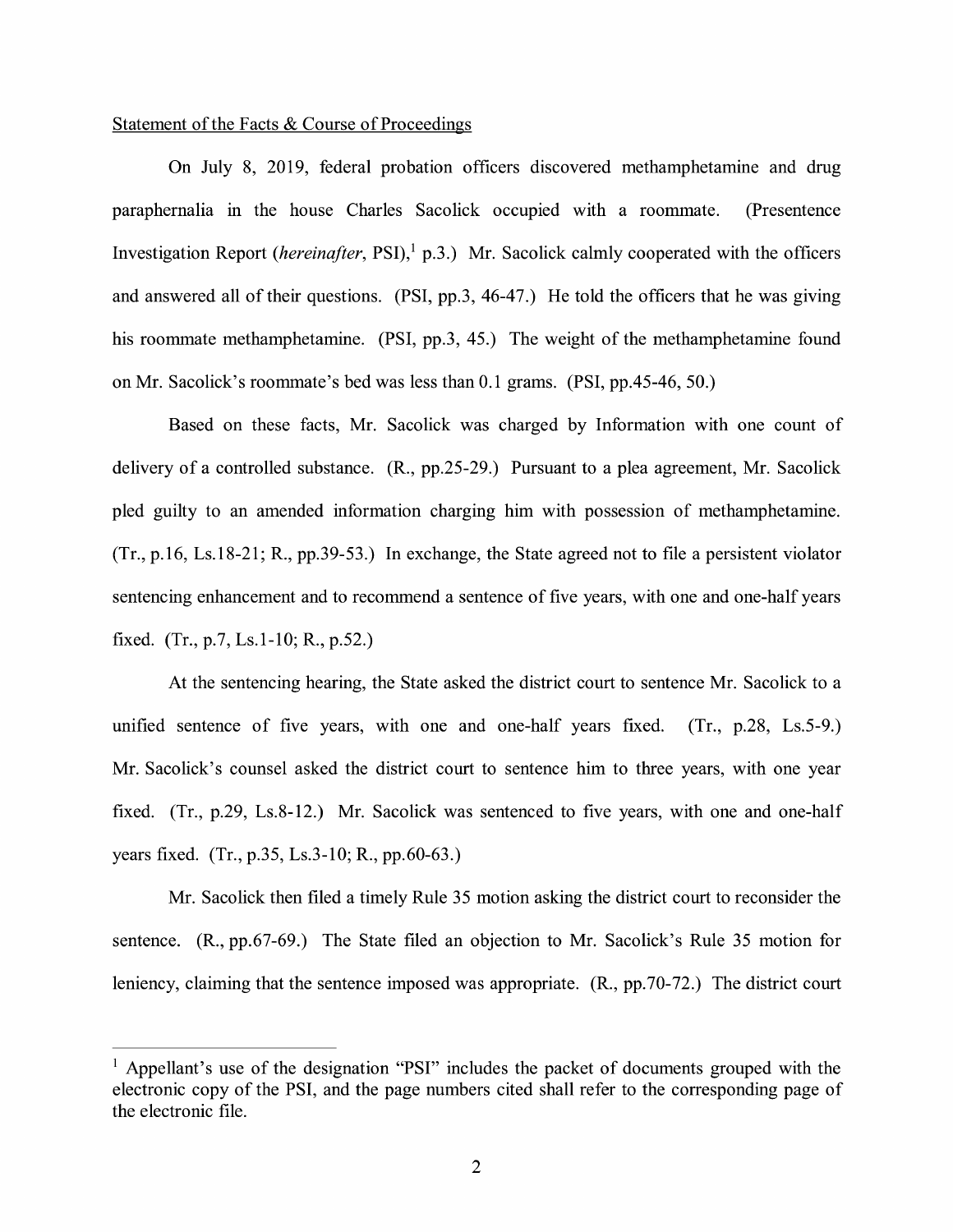denied Mr. Sacolick's Rule 35 motion without a hearing. (R., pp.80-82.) Mr. Sacolick filed a notice of appeal timely from the judgment of conviction and the district court's order denying his Rule 35 motion. (R., pp.73-75, 83-87.)

#### ISSUES

- I. Did the district court abuse its discretion when it imposed a unified sentence of five years, with one and one-half years fixed, upon Mr. Sacolick following his plea of guilty to possession of methamphetamine?
- II. Did the district court abuse its discretion when it denied Mr. Sacolick's Idaho Criminal Rule 35 Motion?

### ARGUMENT

I.

## The District Court Abused Its Discretion When It Imposed A Unified Sentence Of Five Years, With One And One-Half Years Fixed, Upon Mr. Sacolick Following His Plea Of Guilty To Possession Of Methamphetamine

Mr. Sacolick asserts that, given any view of the facts, his unified sentence of five years, with one and one-half years fixed, is excessive. Where a defendant contends that the sentencing court imposed an excessively harsh sentence, the appellate court will conduct an independent review of the record considering the nature of the offense, the character of the offender, and the protection of the public interest. *See State v. Reinke,* 103 Idaho 771 (Ct. App. 1982). In reviewing a trial court's decision for an abuse of discretion, the relevant inquiry regards four factors:

Whether the trial court: (1) correctly perceived the issue as one of discretion; (2) acted within the outer boundaries of its discretion; (3) acted consistently with the legal standards applicable to the specific choices available to it; and (4) reached its decision by the exercise of reason.

*Lunneborg v. My Fun Life,* 163 Idaho 856, 863 (2018).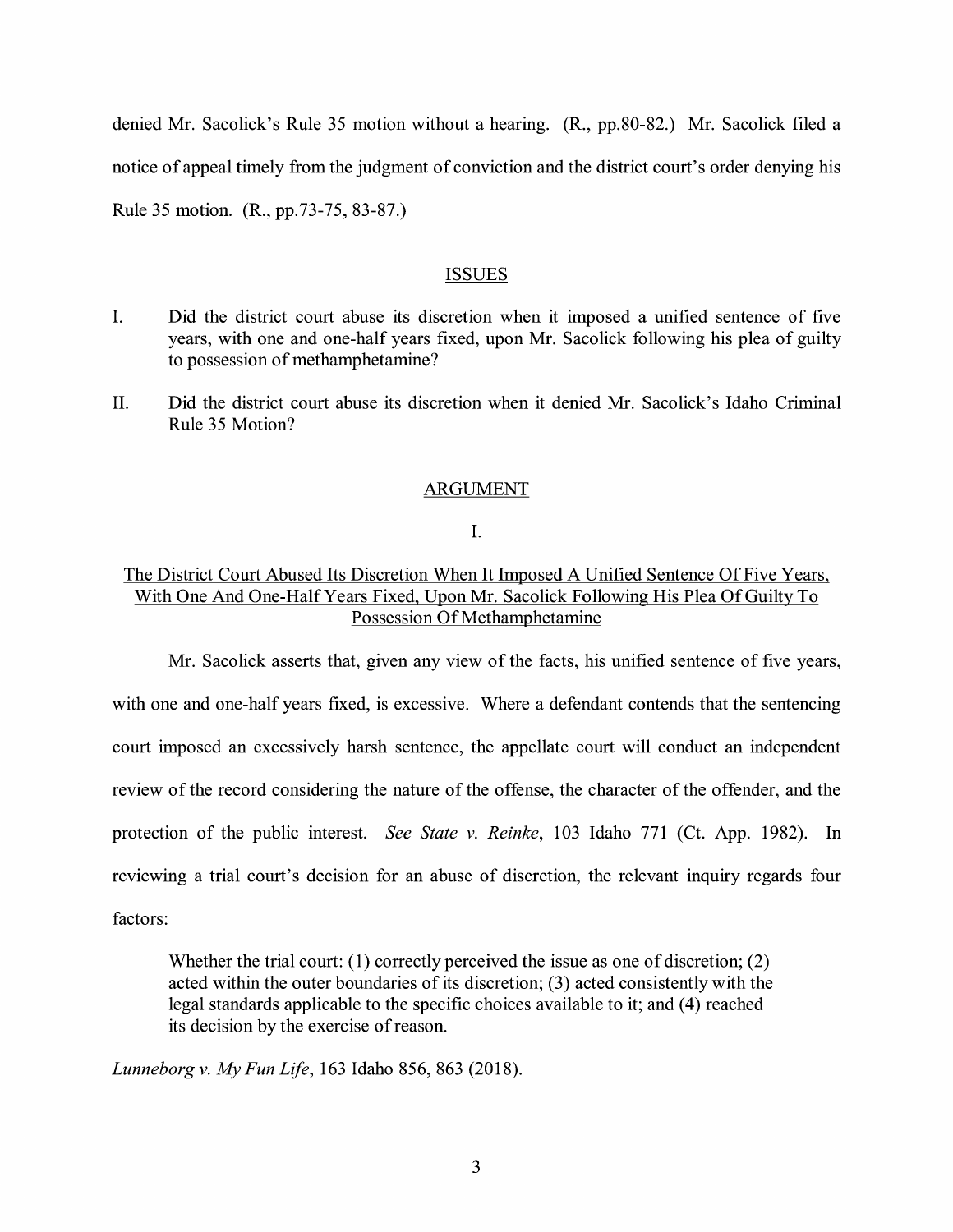Mr. Sacolick does not allege that his sentence exceeds the statutory maximum. Accordingly, in order to show the district court abused its discretion by failing to reach its decision by the exercise of reason, Mr. Sacolick must show that in light of the governing criteria, the sentence was excessive considering any view of the facts. *Id.* The governing criteria or objectives of criminal punishment are: (1) protection of society; (2) deterrence of the individual and the public generally; (3) the possibility of rehabilitation; and (4) punishment or retribution for wrongdoing. Id.

In light of the mitigating factors present in this case, Mr. Sacolick's sentence is excessive considering any view of the facts.

Mr. Sacolick has been diagnosed with anxiety, depression, attention deficit disorder, and PTSD. (PSI, pp.14-15, 21.) He was prescribed mental health medications, but felt a further mental health evaluation would be beneficial. (PSI, p.15.) The Idaho Supreme Court has held that the trial court must consider a defendant's mental illness as a factor at sentencing. *Hollon v. State,* 132 Idaho 573, 581 (1999).

Mr. Scolick has a substantial history of substance abuse; however, he knows what he needs to do to stay sober and to be successful in the community. (PSI, pp.15-17.) Mr. Sacolick obtained employment and housing after his release from prison, but struggled to deal with his mental health issues and ended up using controlled substances. (PSI, p.17.) To the presentence investigator, Mr. Sacolick said, "I relapsed with meth and with people not supportive of sobriety. I wish I could go back in time and ask for help." (PSI, p.4.) Mr. Sacolick's relapse on methamphetamine resulted in a federal probation violation as well as this State charge. (Tr., p.28, Ls.16-23; p.30, Ls.13-23.) The Idaho Supreme Court has held that substance abuse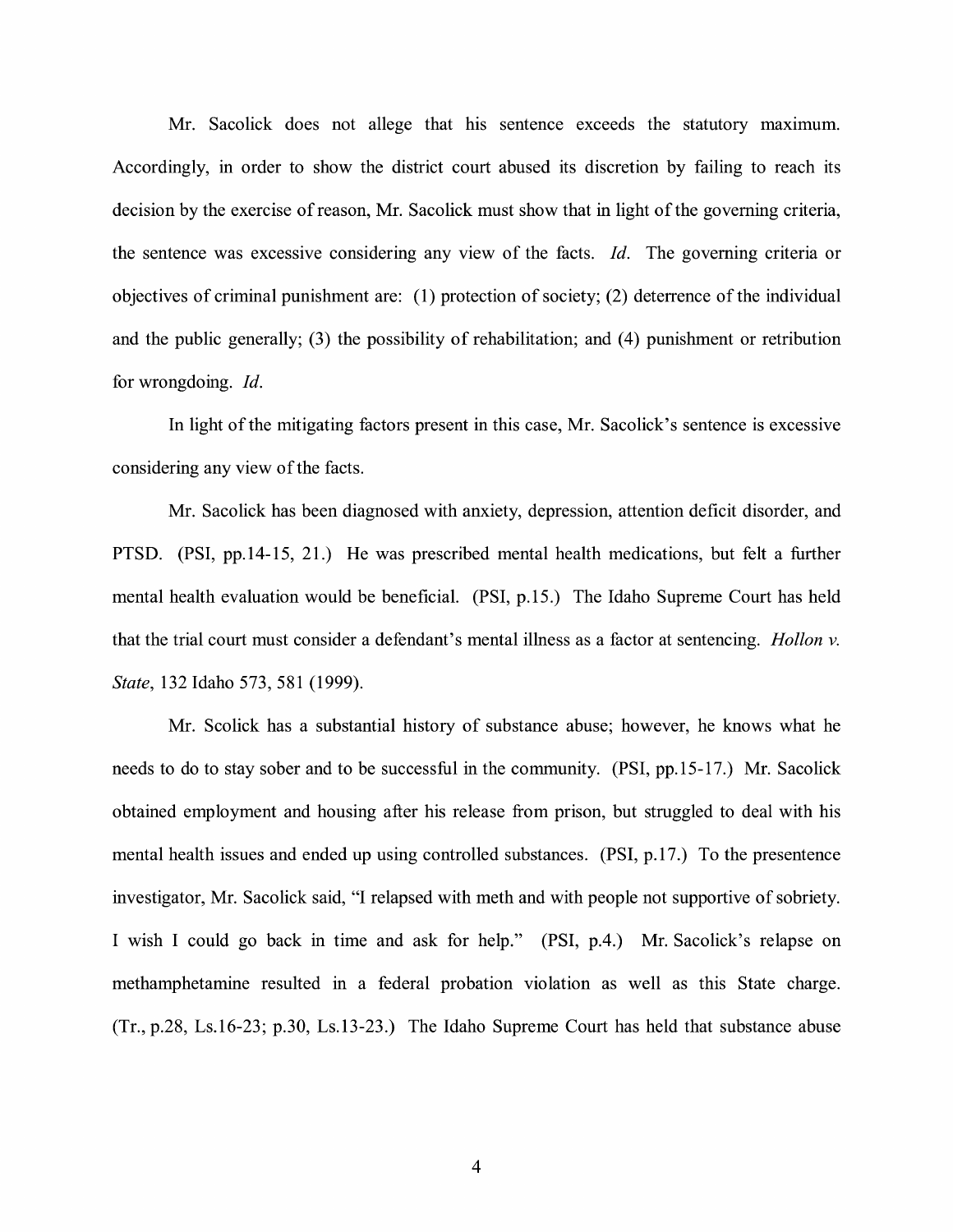should be considered as a mitigating factor by the district court when that court imposes sentence. *State v. Nice,* 103 Idaho 89 (1982).

Mr. Sacolick does have a supportive family to assist him in his rehabilitation. Mr. Sacolick has a good relationship with his mother, his adult sons, his uncle, and his brotherin-law. (Tr., p.31, Ls.12-18; PSI, pp.IO, 12.) These individuals wrote letters to the court in support of Mr. Sacolick. (PSI, pp.25-28.) He has sober living opportunities in the community, and he identified additional funding which would allow him to access residential treatment in the future. (Tr., p.31, Ls.13-18.) He has support in the community. (Tr., p.32, Ls.18-19.) *See State v. Shideler,* 103 Idaho 593, 594-595 (1982) (reducing sentence of defendant who had the support of his family and employer in his rehabilitation efforts).

Further, Mr. Sacolick expressed considerable remorse and accepted responsibility for his actions. (Tr., p.16, Ls.18-21; p.32, L.4 – p.33, L.2; PSI, p.16.) At his sentencing hearing, Mr. Sacolick expressed regret and told the court,

I've been in prison, I've spent a lot of time in there, obviously, 15 years. I believe I was overwhelmed when I got out. I've got that out of my system. To be honest, I thought it was going to be a lot easier getting back to real life, and it wasn't as easy as I thought, it was a lot more complicated, and I took the wrong route.

But I see my mistakes, I would like to make amends for that and get back to working and taking care of my life and my family. My mother is not getting any younger. As we all have family, I realize they're very important and I'd like to get back to being a part of their lives, I've been out of their lives for a long time.

I have a lot of valuable support in the community. I have a good community here. I believe in Idaho, and I believe in a chance to do this for Idaho, provided I don't spend too much time in prison, your Honor; it's taken a lot out of me as it is. I understand you have to do what you have to do, and I respect that, but it was a simple relapse. I've had enough of it. I'm getting too old for this. I'm ready to do something different. I'd like that opportunity, sir.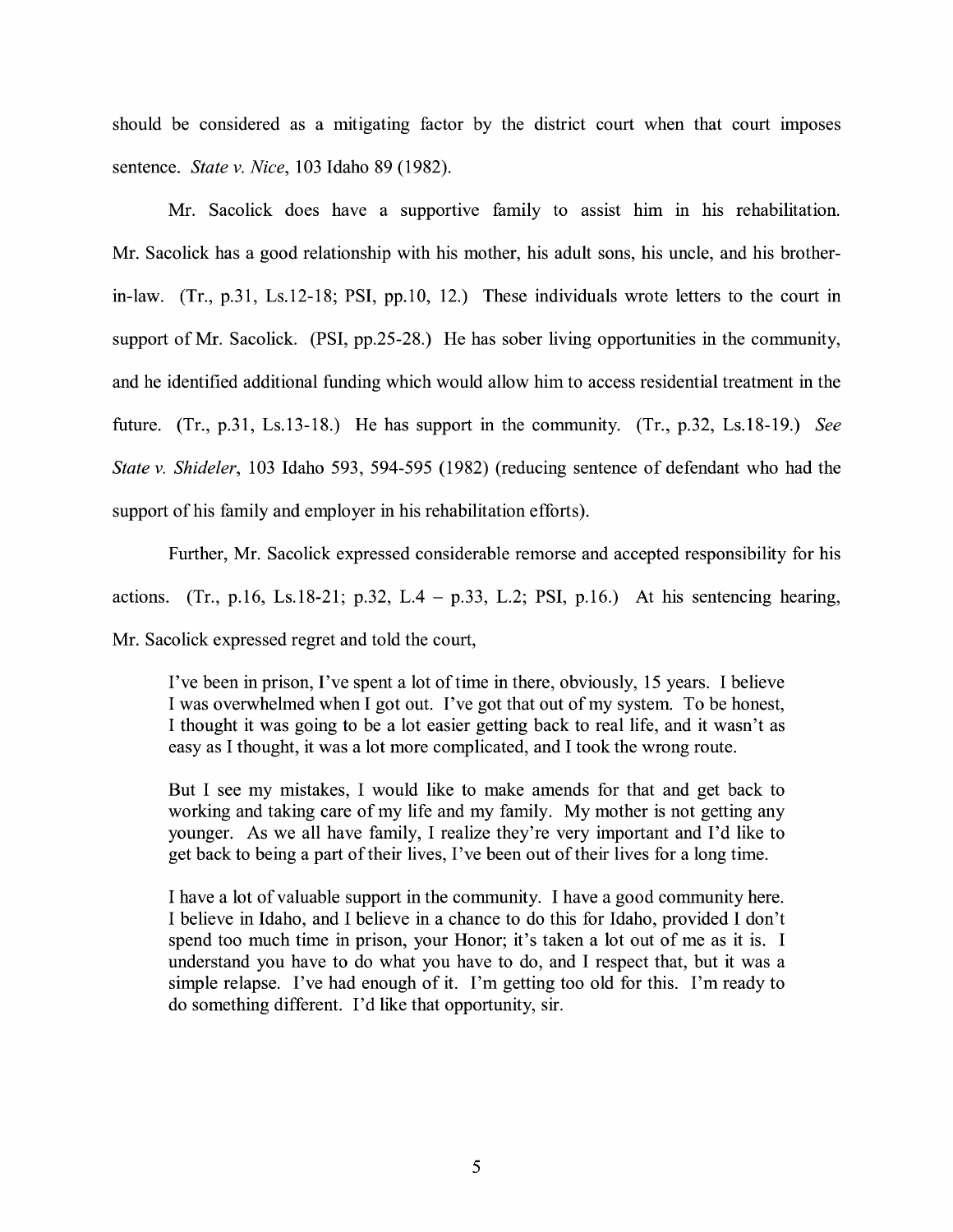$(Tr, p.32, L.4 - p.33, L.2.)$  Idaho courts recognize that some leniency is required when a defendant expresses remorse for his conduct and accepts responsibility for his acts. *Shideler,*  103 Idaho at 595; *State v. Alberts,* 121 Idaho 204, 209 (Ct. App. 1991).

Based upon the above mitigating factors, Mr. Sacolick asserts that the district court abused its discretion by imposing an excessive sentence upon him. He asserts that had the district court properly considered his considerable remorse, mental health conditions, and his family and community support, it would have imposed a less severe sentence.

II.

## The District Court Abused Its Discretion When It Denied Mr. Sacolick's Rule 35 Motion For A Sentence Reduction In Light Of The New Information Offered In Support Of His Rule 35 Motion

Although Mr. Sacolick contends that his sentence is excessive in light of the information in front of the district court at the time of his May 18, 2020 sentencing hearing *(see* Part I, *supra),* he asserts that the excessiveness of his sentence is even more apparent in light of the new information submitted in conjunction with Mr. Sacolick's Rule 35 motion. Mr. Sacolick asserts that the district court's denial of his motion for a sentence modification represents an abuse of discretion.

A motion to alter an otherwise lawful sentence under Rule 35 is addressed to the sound discretion of the sentencing court, and essentially is a plea for leniency which may be granted if the sentence originally imposed was unduly severe. *State v. Trent,* 125 Idaho 251, 253 (Ct. App. 1994). "The criteria for examining rulings denying the requested leniency are the same as those applied in determining whether the original sentence was reasonable." Id. "If the sentence was not excessive when pronounced, the defendant must later show that it is excessive in view of new or additional information presented with the motion for reduction. *Id.*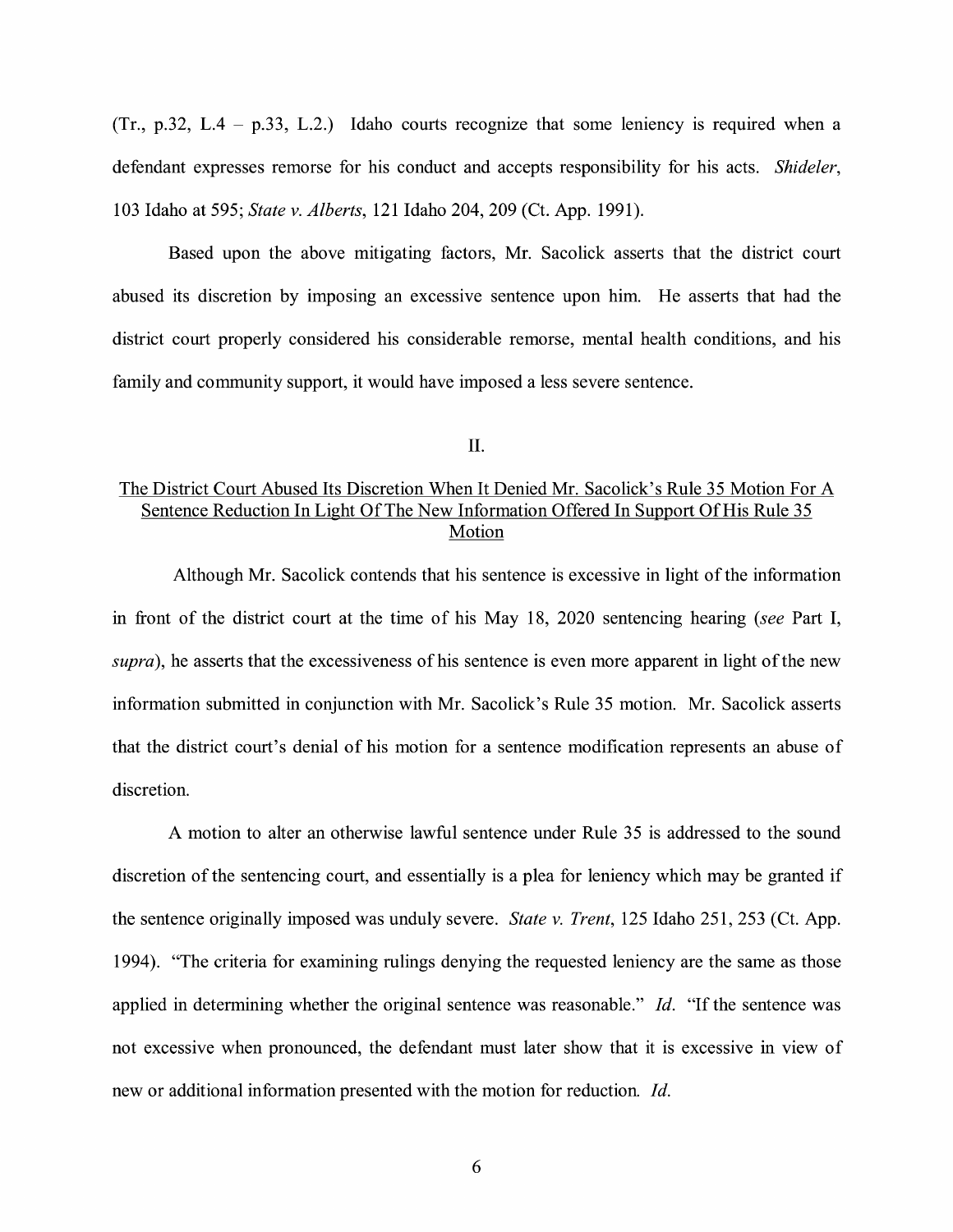In support of his motion for a sentence reduction, Mr. Sacolick submitted new or additional information regarding his plans upon his release from custody. (R., pp.67-68.) Mr. Sacolick has arranged for employment with his brother-in-law's landscaping business. (R., p.68.) He would be making \$18 per hour. (R., p.68.) Mr. Sacolick asked the court to reduce his sentence to five years, with one year fixed, but to place him on probation with the requirement that he complete certain programs in the Ada County Jail prior to his release on probation. (R., pp.67-68.)

In light of Mr. Sacolick's plans upon his release from custody, and his desire to obtain additional programming to better himself before his release onto probation, the district court should have reduced his sentence. Based on the foregoing, in addition to the mitigating evidence before the district court at the time of sentencing, it is clear the district court abused its discretion by failing to reduce Mr. Sacolick's sentence in response to his Rule 35 motion.

#### **CONCLUSION**

Mr. Sacolick respectfully requests that this Court reduce his sentence as it deems appropriate.

DATED this 23<sup>rd</sup> day of December, 2020.

/s/ Sally J. Cooley SALLY J. COOLEY Deputy State Appellate Public Defender